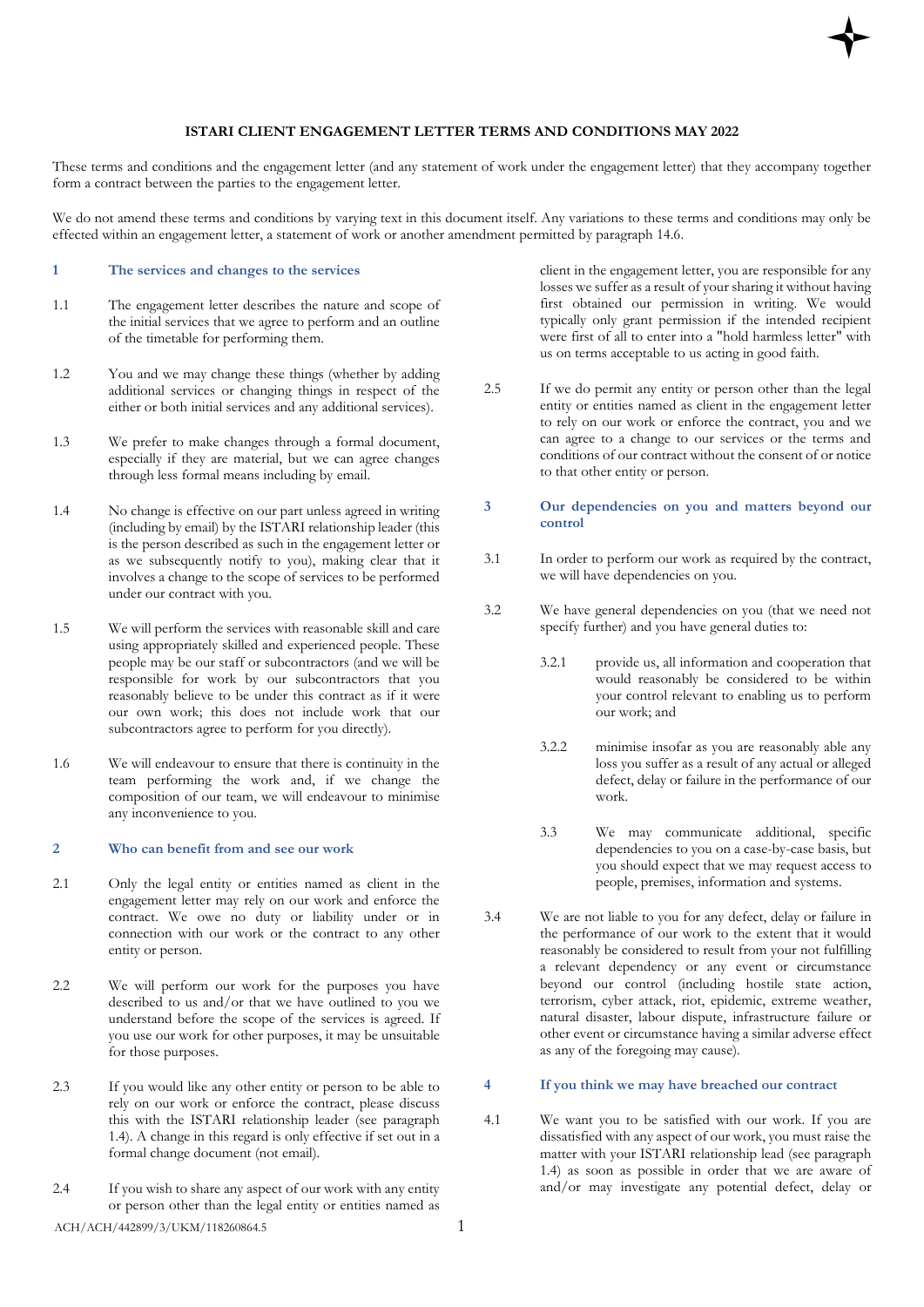failure in the performance of our work and the consequences of that and may attempt to address it.

- 4.2 You agree to give us in writing such details as we may reasonably request of your concerns and any actual and potential losses you may suffer as a result of any actual or alleged defect, delay or failure in the performance of our work and of any steps you have taken and intend to take in order to minimise any such losses.
- 4.3 We are entitled to address any defect, delay or failure in the performance of our work by reperforming the work unless this is impractical.
- 4.4 Our liability to you in respect of any defect, delay or failure in the performance of our work and otherwise under or in connection with the contract and any matter referred to in it is limited as follows:
	- 4.4.1 our maximum liability for any and all losses, damages, liabilities and costs you suffer or incur is an amount equal to the fees agreed for the applicable work item or work phase in respect of which the defect, delay or failure exists; if you do not pay our fees for the work, do not fulfil a dependency we had on you in order for us to be able to perform the work, do not (where applicable) follow any recommendation we make, or the contract is terminated thereby reducing the work to be performed or you instruct us not to perform work for which fees were agreed, this will be taken into account and reduce our maximum liability accordingly;
	- 4.4.2 we have no liability to you in respect of the work other than as described under the contract (we do not owe you, and have no liability for, extra-contractual obligations under tort, statute or otherwise; you have not engaged us other than on the basis of the express terms and conditions of the contract);
	- 4.4.3 we have no liability to you for any loss of revenue, profit, business opportunity, goodwill, reputation, anticipated savings or any special, indirect or consequential loss or punitive damages;
	- 4.4.4 sometimes there is a risk that we may be prejudiced if you incur a loss which is caused partly by us and partly by contributory actions or omissions by you or anyone else acting for you; if we are liable to you in these circumstances, you agree that our liability to you will not exceed our proportionate responsibility for any loss you may incur, having regard to the proportionate responsibility for that loss of you or of anyone else acting for you; if you have agreed to limit another liable supplier's liability, our liability will be no greater than it would be if you had not agreed to limit the other supplier's liability; we are not responsible for the management or provision of advice or services or fees and expenses of any of your other suppliers; and

4.4.5 we have no liability to you for any item of loss, damage, liability or cost you suffer or incur unless you give us notice of a claim in respect of the act or omission causing the same (a) within 12 months of when you ought first reasonably to consider, based on what you know, that you have a basis to make the claim and (b) within 36 months of the act or

omission first occurring,

but these exclusions and limitations of liability do not operate to exclude or limit our liability (a) to the extent that it cannot be excluded or limited by applicable law (including as applicable law may apply in respect of any of fraud, fraudulent misrepresentation, willful misconduct, death and personal injury) or (b) for any breach of our obligations of confidentiality under paragraph 6.

- 4.5 You agree not to make, and waive any claim you do make, against each and every director, officer, employee, subcontractor, agent or adviser of ours or any affiliate of ours under or in respect of our work and the contract and agree that you may only claim against us. Each other such person is entitled to rely on this paragraph 4.5 under applicable third party rights legislation or alternatively we may enforce this paragraph 4.5 on their behalf. You and we can agree to a change to our services or the terms of our contract without the consent of or notice to any such other person.
- 4.6 If and when an entity or person claims, or you are aware that it might make a claim, against you and you are aware that you might make a claim against us as a result of that actual or potential third party claim, you agree to inform us promptly of that giving us reasonable details (if available) of the nature, basis and potential amount of the actual or potential claim and, where practicable, not to admit liability or reach any agreement or compromise without first consulting us as to your response to the actual or potential claimant.
- 4.7 To the extent lawful and practicable, you agree similarly to inform and consult us if and when you are aware that any governmental agency has commenced or you have reason to believe that it is considering commencing any investigation or inquiry involving you or us or any persons associated with you or us and which might raise questions or concerns regarding our work for you.

# **5 Intellectual property**

- 5.1 Subject to paragraphs 5.2 and 8.5, you will, upon payment in full of our fees for the relevant work product, own all right, title and interest in and to any reports and advice we provide you in the performance of the contract. Pending payment in full of our fees, all that right, tile and interest belongs to us and we grant you a non-assignable and non-sub-licensable licence of these items that is revocable by us if you do not pay our fees when due. We acknowledge that your confidential information contained or reflected in the items belongs to you.
- 5.2 We (or as applicable one or more of our applicable affiliates and subcontractors) are and will at all times remain exclusive owner of all right, title and interest in and to the know-how and professional knowledge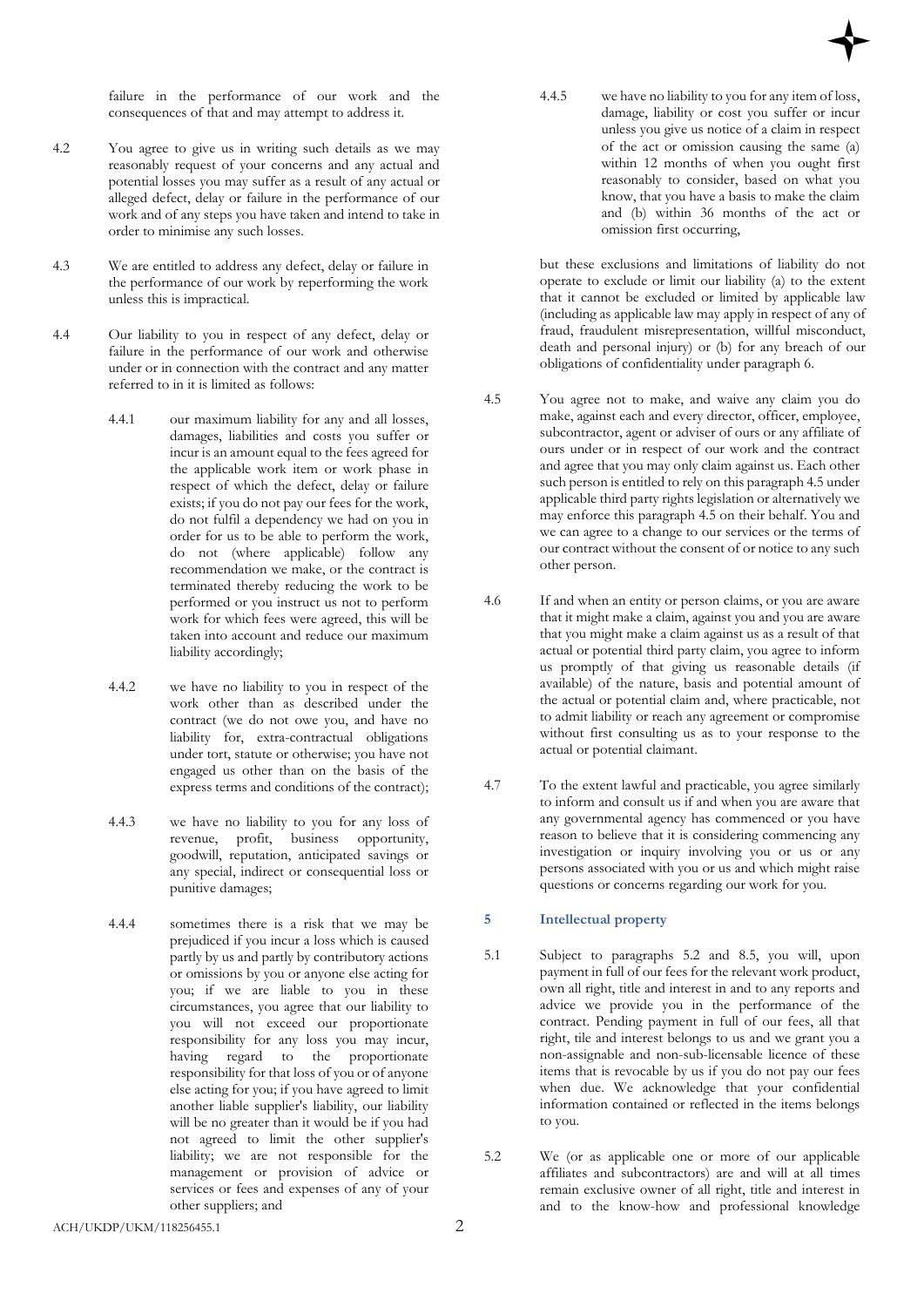

(including processes, reports, templates, images, designs, procedures, methods, methodologies, ideas, discoveries, creations and developments) used and/or gained in the provision of the services. We (or as applicable one or more of our applicable affiliates and subcontractors) may use those for our own and other clients' purposes, noting that we agree to respect our obligations in respect of your confidential information.

5.3 In performing the contract, you and we each agree not to infringe any person's intellectual property rights of which, respectively, you or we are or ought reasonably to be expected to be aware.

## **6 Confidentiality and conflicts of interest**

- 6.1 You and we agree to keep the contract and the information shared between us (before or after signing of the contract) in connection with or in furtherance of it confidential and secure from unauthorized use and disclosure (using the same degree of care as, respectively, you and we use, subject to at least a reasonable degree of care) unless and to the extent:
	- 6.1.1 it is information that was already in the relevant party's lawful possession or is publicly available or it is obtained independently of the contract (in each case other than as a result of a breach of an obligation of confidentiality of which the relevant party is or ought reasonably to be expected to be aware); or
	- 6.1.2 otherwise required by law, regulation, court order or other public authority.

We may disclose your confidential information only to such of our affiliates and our and our affiliates' and subcontractors' directors, officers, employees, agents, auditors, insurers and advisers whom we reasonably need to have it in connection with the formation of and the exercise of our rights and the performance of our obligations under the contract (and our related financial reporting and insurance affairs) and we agree to ensure that the information is only used for those purposes.

Without limiting paragraph 2, you may disclose our confidential information only to such of your affiliates and your and your affiliates' directors, officers, employees, agent and advisers whom you reasonably need to have it in connection with the formation of and the exercise of your rights and the performance of your obligations under the contract and you agree to ensure that the information is only used for those purposes.

We and you respectively must ensure that the permitted recipients of information as described above observe this paragraph 6 as if they were bound by it themselves.

- 6.2 If a party is required by law, regulation, court order or other public authority to disclose information as contemplated by paragraph 6.1.2, it must in each of the following cases to the extent lawful and practicable:
	- 6.2.1 promptly notify the other party of that fact including details of what is required to be disclosed and why;
- 6.2.2 give reasonable consideration to any representations that the other party makes to seek to limit the disclosure;
- 6.2.3 allow the other party to make those representations itself to the court or authority requiring or ordering disclosure if applicable;
- 6.2.4 disclose the minimum information necessary to satisfy the disclosure obligation; and
- 6.2.5 use reasonable endeavours to ensure that the confidentiality of the information is made known to, and observed by, the recipient of the information.
- 6.3 You acknowledge that we may possess information in relation to other entities and persons in respect of which we are bound by obligations of confidentiality and we have no duty to disclose any such information to you. We are not restricted from acting for other existing and future clients even if they are competitors of yours.
- **7 Complying with the law and safeguarding our reputation**
- 7.1 You accept that we may take whatever steps we consider in good faith are appropriate to comply with applicable laws and regulations in performing the contract even if to do so would be inconsistent with the terms of the contract. To the extent lawful, we will use reasonable endeavours to inform you if we consider that we need to comply with any applicable laws and regulations that are inconsistent with the terms of the contract.
- 7.2 If we consider in good faith that work under the contract carries a material risk for us of incurring a material legal liability (other than one caused by any act or omission of ours and people we use to perform the contract) or suffering material reputational risk, we may consult with you as to means of eliminating or reducing the risk. If, after so consulting, we consider in good faith that the risk will not be satisfactorily eliminated or reduced then we may reduce the scope of the services or terminate the contract by notice to you.
- 7.3 We will process any personal data that is transferred to, or is otherwise obtained by, us in the course of our business relationship with you in accordance with the applicable laws and regulations relating to the processing of personal data and privacy including, as applicable, the EU General Data Protection Regulation ("EU GDPR") including insofar as it forms part of UK law ("UK GDPR") and the UK Data Protection Act 2018 and the Singapore Personal Data Protection Act 2012 together with any other law relating to data protection or privacy, in each case as may be replaced, extended or amended from time to time ("**Applicable Data Protection Laws**"). For further information on how we process personal data, please see our Privacy Notice at istari-global.com.
- 7.4 In the event that the services we provide involve personal data protected by Applicable Data Protection Laws, the use and security of such personal data is governed by the Data Protection Addendum available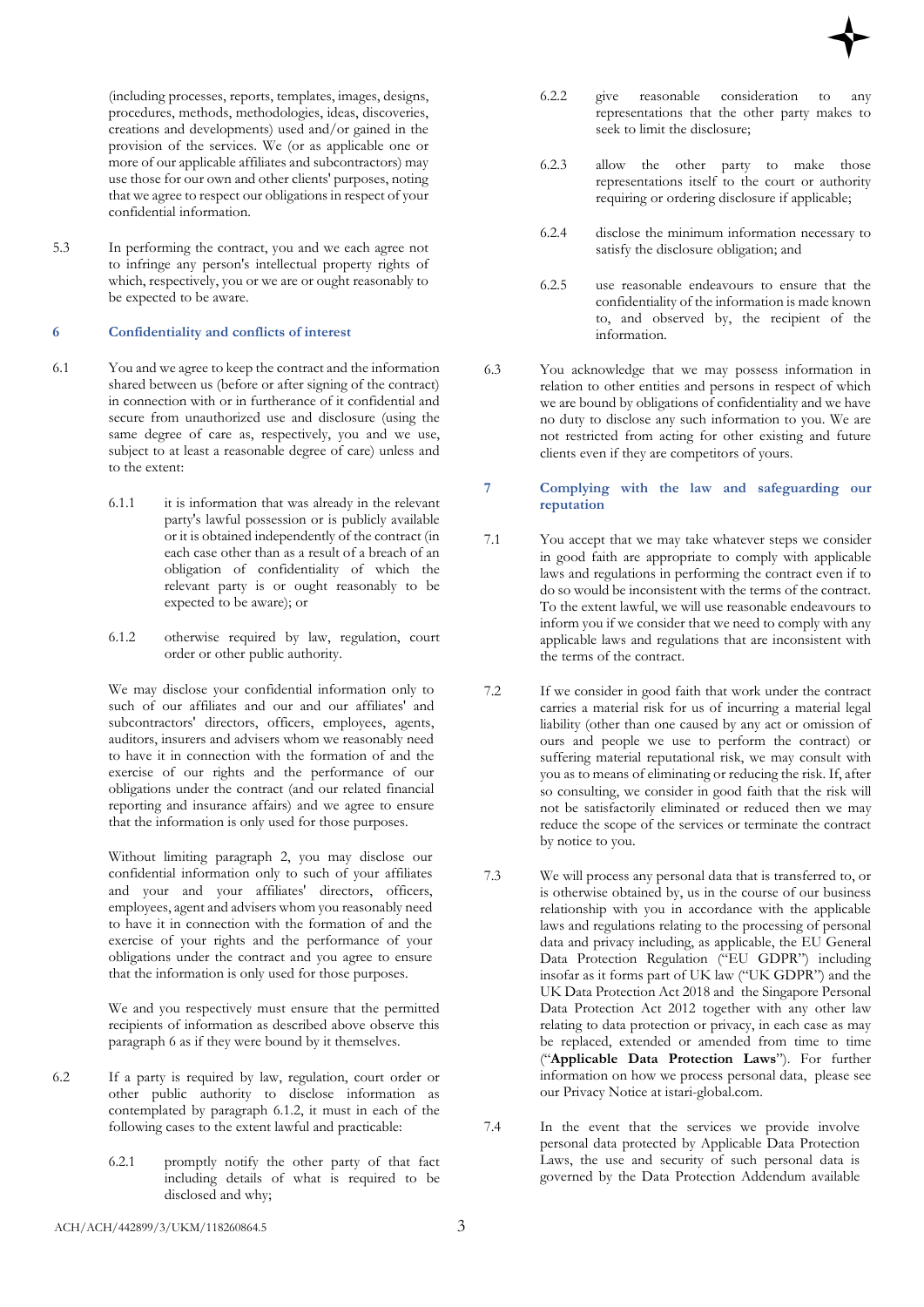

[here,](https://istari-global.com/assets/PDFs/ISTARI-DATA-PROTECTION-ADDENDUM.pdf) and such agreement is incorporated and made a part of these terms and conditions.

7.5 You and we each agree to use all reasonable endeavours to comply with all applicable laws and regulations regarding anti-bribery, and-corruption, anti-money laundering, anti-terrorist financing, anti-cyber crime, anti-modern slavery and human trafficking and international sanctions and that failure so to comply and association with any person not so complying may expose us and you respectively to reputational and other risks.

## **8 Communications between us and record-keeping**

- 8.1 You and we may communicate with one another by electronic means and we each expect that information, correspondence, reports and other records will be exchanged between us primarily by email or other commonly accepted means of electronic file transfer. We prefer not to receive information in hard copy form.
- 8.2 There is no guarantee that electronic communications will be secure, virus-free or successfully delivered. We are not liable to you if, due to circumstances beyond our reasonable control, electronic communications are intercepted, delayed, corrupted, not received or received by persons other than intended recipients.
- 8.3 Please note that communications other than by email to @istari-global.com email addresses or by Microsoft Teams or Zoom or by telephone to numbers provided in senders' email signature blocks are not protected by our corporate information technology security tools and use of messaging services such as WhatsApp, Signal, Telegram and threema (to the contents of which we do not have access other than through individuals using those services) may carry increased risks accordingly. We do not routinely apply password protection to all our electronic documents and you are taken to accept this unless you specifically instruct us otherwise.
- 8.4 We will retain and may in due course delete information received from you in accordance with our normal corporate information management policies and procedures that apply from time to time; we do not accept any duty to retain records for particular periods of time unless agreed with you expressly.
- 8.5 Without prejudice to paragraph 5, we may retain copies of all correspondence with you and documents created by us in the performance or furtherance of the contract. This is for the purpose of exercising our rights under paragraph 5.2 and for being able to defend ourselves against any claim you may make as contemplated by paragraphs 4 and 14.5.
- 8.6 Formal notices under or in respect of the contract must be sent by email for the attention of the lead representative of the party concerned from time to time. That is initially the relevant person named as such in the engagement letter and otherwise as subsequently notified in writing to the then-current lead representative of the other party in each case.
- 8.7 Notices to commence litigation or arbitration proceedings must also be sent in hard copy form (as well as by email) to the physical address of the party concerned as set out in the engagement letter.
- 8.8 Notices will be treated as received when sent by email unless the sender receives an automatic reply stating that the message was not delivered or the recipient can provide reasonable evidence to the contrary or certify that to the best of his or her knowledge the message was not received. Out of office autoreplies will be treated as receipts.

# **9 Our fees and expenses**

- 9.1 Our invoices for our fees, expenses and any applicable taxes are payable within 30 days of the date you receive the invoices, unless you notify us in good faith within that time that you dispute the amounts invoiced. You agree to pay our invoices by bank transfer.
- 9.2 If you do not pay our invoices in full when due, we reserve the right to charge you interest on the unpaid amounts from the date of invoice at the rate of 2% above the base rate from time to time of HSBC Bank UK PLC and to cease performing work for you (and this is not a breach of contract).
- 9.3 If we successfully bring proceedings against you for unpaid amounts, we may charge you the judgement rate of interest from the date that we commence proceedings in respect of the principal amount for which we obtain judgement. If you dispute an invoice, we may charge you interest at the applicable rates described in these terms and conditions on that part of the amount that you disputed that you and we agree or that the court or arbitrator(s) determine(s) was validly due.
- 9.4 We may invoice you and you agree to reimburse us for our reasonably and properly incurred out-of-pocket expenses incurred in performing services for you including travel, accommodation, cloud storage to the extent necessary for the services, in each case subject to your right to require receipts or other reasonable evidence of the expenses having been reasonably and properly incurred.
- 9.5 If we incur expenses in a currency other than the currency applicable to our fees, we may either require you to reimburse us the expenses in the currency in which they were incurred or we may invoice you for the expenses in the same currency as applicable to our fees using the exchange rate applicable at the date that we booked the expense in our general ledger quoted by our bank or, if not available, as selected by us acting reasonably for the purchase of the currency of the expenses using currency applicable to our fees.
- 9.6 If we subcontract the performance of our services, fees that we are liable to make to subcontractors and any fee for managing the subcontractors will be included within our fees, but any out-of-pocket expenses incurred by subcontractors will be invoiced to and reimbursed by you on the same basis as our own such expenses. We may earn commissions from subcontractors and other services providers whom you engage directly following a referral by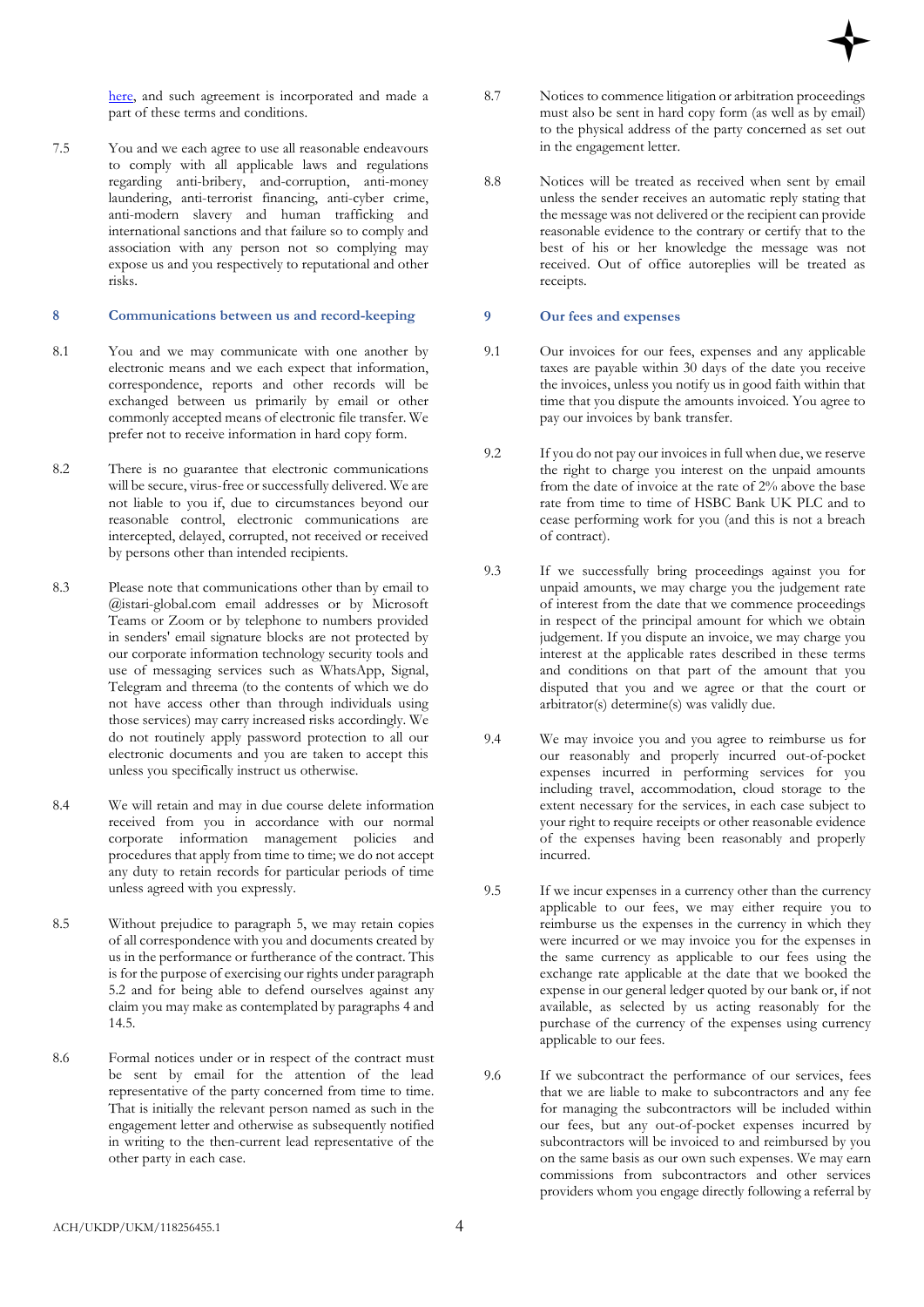us (you must assess any referral critically and we accept no responsibility for any decision you make to engage any such person).

### **10 Taxes, duties and exchange controls**

- 10.1 You agree to inform us as soon as reasonably practicable if our fees or expenses (or both) are subject to any withholding or deduction in respect of taxes or duties.
- 10.2 If the deduction or withholding is not reduced or removed, we may reflect those taxes or duties in our invoices so as to ensure that our overall position net of fax is no worse than it would have been in the absence of the taxes or duties.
- 10.3 If you do not inform us as required by paragraph 10.1 before we submit an invoice, the amount of the invoice will be treated as having increased as necessary to ensure that after any withholding or deduction we receive and retain a net sum equal to the amount of the invoice.
- 10.4 If your payment of our fees or expenses or our receipt of such payment is subject to exchange or other similar control, you must use your reasonable endeavours to obtain (or where appropriate help us to obtain) the necessary consents as soon as possible after each invoice is submitted and then ensure we receive prompt payment in accordance with such consents.
- 10.5 If exchange control approval has not been obtained within 3 months from the date of our invoice then, if requested by us at any time thereafter, you must pay into an account designated by us the amount equivalent to the amount outstanding in the local currency of that account (converted using the exchange rate for purchasing the currency in which the fees are due at the date of the invoice as quoted by our bank or, if not available, as selected by us acting reasonably).
- 10.6 We will charge value added fax (or any similar tax) that we or a competent authority deem applicable on our fees and/or expenses.

# **11 Ending our agreement**

11.1 You may give us written notice at any time:

11.1.1 requiring us to stop providing you with any or all of the services; or

- 11.1.2 terminating the contract altogether.
- 11.2 We may suspend or stop providing you with services by giving you reasonable written notice, but only if we have good reason to do so. Good reasons may include:
	- 11.2.1 you do not fulfil a dependency that we have on you as contemplated by paragraph 3;
	- 11.2.2 as contemplated by paragraphs 7.2 and 9.2.
- 11.3 Cessation or suspension of any of the services or termination of the contract does not affect rights accrued up to such cessation, suspension or termination and we remain entitled to our fees and expenses (and any

applicable taxes) up to that time and rights and obligations capable of effect beyond termination (including as set out in paragraphs 2, 3, 4, 5, 6, 7, 8, 9, 10, 13 and 14) continue beyond termination. You and we may each by notice require the other to delete any confidential information protected by the contract received from or in respect of you or us respectively save for computer back-ups made in the ordinary course and save for materials we are permitted to keep under paragraph 8.5 and which remain in each case subject to continuing obligations of confidentiality as set out in these terms and conditions.

## **12 Warranties regarding the contract**

- 12.1 You warrant that you have engaged us solely for yourself and not on behalf of any other person or entity.
- 12.2 You and we warrant to one another respectively that respectively your and our entry into and performance and enjoyment of the contract (including any amendment or statement of work subsequently entered into):
	- 12.2.1 constitutes respectively your and our valid and binding obligations enforceable against you and us respectively in accordance with its terms;
	- 12.2.2 has been validly entered into and all necessary corporate and other approvals, consents, flings and registrations necessary for that purpose have been obtained;
	- 12.2.3 does not conflict with any law, regulation, order, restriction or requirement of legal effect binding on or entitling respectively you or any of your assets or us and any of our assets.
- 12.3 You and we warrant to one another respectively that you and we have not been induced to enter into the contract in reliance on any representation, warranty, statement or inducement other than as set out in the express provisions of the contract.

### **13 Publicity and marketing**

- 13.1 We agree not to publicise our appointment by you to provide you the services without your prior written consent. We are not in breach of this obligation if our appointment becomes a matter of public record in a manner permitted by paragraph 6.
- 13.2 Unless you inform us otherwise in writing, we may from time to time provide you with information on our and our affiliates' and our and their investee entities' products and services.
- 13.3 You agree not to publicise our appointment by you to provide you the services without our prior written consent. You are not in breach of this obligation if our appointment becomes a matter of public record in a manner permitted by paragraph 6.

# **14 Miscellaneous**

14.1 **Precedence of terms.** If there is any inconsistency between these terms and conditions, the engagement letter that these terms and conditions accompany and any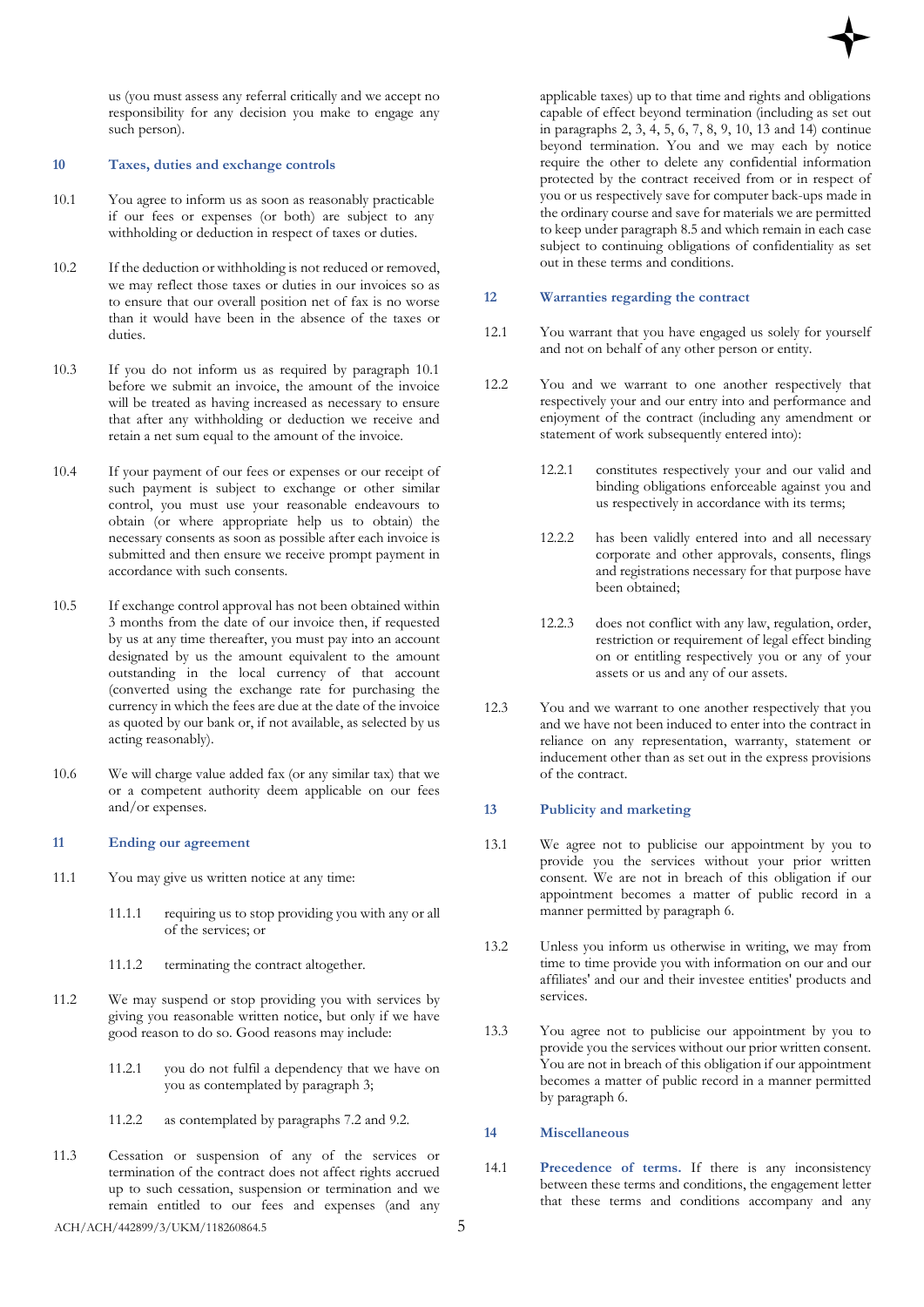statement of work under the engagement letter, the following order of precedence applies: first, any statement of work signed after the date of the engagement letter prevails; secondly, the engagement letter prevails; and thirdly, any statement of work dated the same date as the engagement letter prevails; and these terms and conditions take effect subject to the foregoing.

### 14.2 **Assignment and subcontracting.**

- 14.2.1 Subject to paragraphs 14.2.2 and 14.2.3, neither you nor we may assign, transfer, subcontract, delegate, hold in trust, grant security over or create any derivative interest in relation to any of, respectively, your or our rights or obligations under the contract without, respectively, our or your prior written consent. You and we will give reasonable consideration to any request made for such consent.
- 14.2.2 We may assign our entitlement to all or any part of the fees, expenses and other monetary amounts due from you under the contract to one or more of our affiliates (see paragraph 14.10.6).
- 14.2.3 We may subcontract the performance of our obligations to one or more of (a) any subcontractors described in the engagement letter or any statement of work or as you may agree from time to time, such agreement not to be unreasonably withheld, conditioned or delayed and (b) our affiliates. You agree that we may engage individual human consultants, directly or through personal service companies, as subcontractors without your prior consent.
- 14.2.4 You acknowledge that arrangements between us and any assignees and subcontractors constitute confidential information of ours.
- 14.3 **Counterparts.** The engagement letter (and any statement of work under the engagement letter) that these terms and conditions accompany may be signed by any legally valid wet ink or electronic signature in any number of counterparts, each of which is an original and all of which together are the same document.
- 14.4 **Governing law.** The contract, and all non-contractual rights and obligations arising out of or in connection with the contract and its formation, are governed by the laws of:
	- 14.4.1 England and Wales where the engagement letter is signed by ISTARI International (UK) Limited or ISTARI Global Limited;
	- 14.4.2 Singapore where the engagement letter is signed by ISTARI Global (Singapore) Pte. Ltd.; and
	- 14.4.3 the State of New York, USA where the engagement letter is signed by ISTARI International (US) LLC.
- 14.5 **Disputes.** Subject to paragraph 4, you or we may seek to enforce the contract as follows:
- 14.5.1 neither you nor we may commence arbitration or litigation proceedings without first giving the other party at least 2 months prior notice of intention to commence proceedings and after that notice is given you and we must seek to resolve the matter amicably including by arranging a meeting or audio or video conference between your and our respective chief executive officers and chief legal officers (or in your case direct reports of theirs);
- 14.5.2 if the attempts to resolve the matter amicably do not succeed within 2 months (or such longer period as the parties may agree in writing), either party may (subject to paragraph 14.5.4) require the matter to be settled by arbitration in accordance with the UNCITRAL Arbitration Rules as then in force. The appointing authority is the then-Secretary General of the Permanent Court of Arbitration or such other person as he or she may designate. Unless agreed otherwise in writing, 3 arbitrators appointed in accordance with those Rules must decide the matter and the seat of arbitration is in London and the arbitration must be conducted in English;
- 14.5.3 the parties to the claim, the appointing authority and the arbitral tribunal must keep confidential the materials used and created for the arbitration and the awards and decisions of the arbitral tribunal unless (a) the information is publicly available (other than as a result of a breach of an obligation of confidentiality of which the relevant party is or ought reasonably to be expected to be aware) or (b) required to be disclosed by law, regulation, court order or other public authority (in which case paragraph 6.2 applies with such changes as are necessary) or (c) required by a party's professional advisers or insurers for the provision of their services to that party or (d) necessary to disclose to protect or pursue a legal right or to enforce or challenge an award in legal proceedings; and
- 14.5.4 within 2 months of the date on which valid notice is given in accordance with paragraph 14.5.1 (or such longer period as the parties may agree in writing), the party against whom the claim is made (or us in the case of an action for payment of our fees and expenses and any related taxes) may elect by notifying the other party in writing that the claim will be determined by an appropriate court (instead of being referred to arbitration). The appropriate court is in all cases the court of the jurisdiction whose laws govern the contract (see paragraph 14.4; in the case of New York, the court must be in the Southern District of Manhattan) and has exclusive jurisdiction to determine the claim. Each party irrevocably submits to the jurisdiction of the relevant court and waives any objection to the exercise of such jurisdiction. Each party also irrevocably waives any objection to the recognition or enforcement in the courts of any other country of a judgment delivered by the relevant court exercising jurisdiction in accordance with this paragraph 14.5.4.